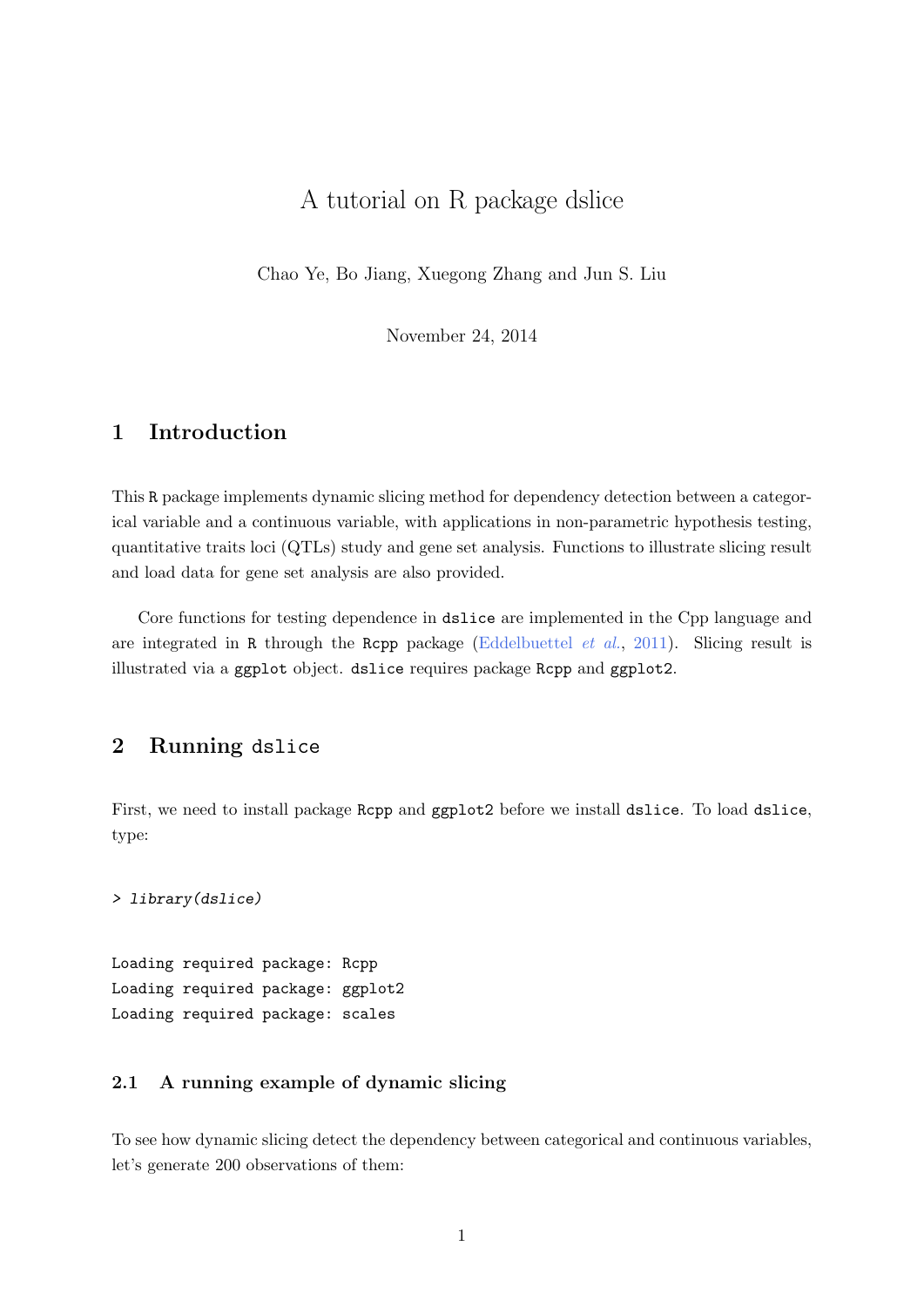```
> n <- 100
> mu < -0.5> y \leftarrow c (rnorm(n, -mu, 1), rnorm(n, mu, 1))> x < -c(rep("G1", n), rep("G2", n))
```
Please note that the type of x could be either integer or character. dslice provides a function named "relabel" to convert categorical x to integers started from 0, which is the standard input of ds\_k and ds\_eqp\_k:

 $> x \leftarrow$  relabel(x)

Following the relabeling step, we can see how many different values the categorical variable have (notice that x started with 0, just like the value of array index in C language):

 $>$  xdim  $\leq$  max $(x)$  + 1

As will be shown in Section [3,](#page-6-0) to preform dynamic slicing, categorical variables should be sorted according to values of continuous variable:

 $> x \leftarrow x[order(y)]$ 

With these preparations, we can run dynamic slicing by  $ds_k$ :

```
> lambda <- 1.0
> dsres <- ds_k(x, xdim, lambda, slice = TRUE)
> dsres
$dsval
[1] 13.82879
$slices
   0 1 total
s1 73 30 103
s2 27 70 97
```
where lambda is the penalty for adding one more slice.

Dynamic slicing treats the investigated categorical and continuous variables to be independent if the value of dynamic slicing statistic ("DS-statistic") is 0 (or a very small value, e.g., less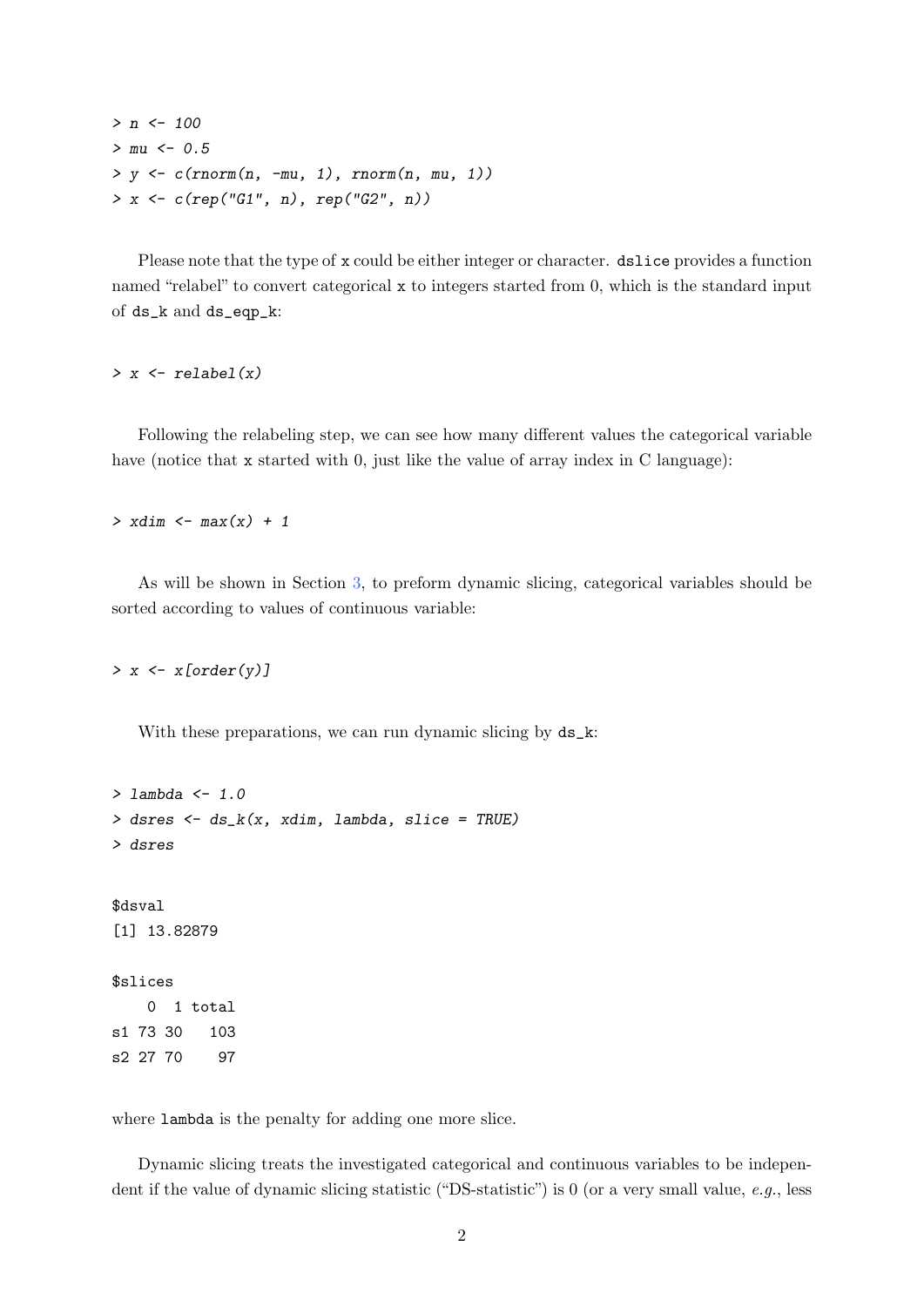than 1e-6), otherwise dynamic slicing treats there exists dependency between them. For this example, we can see that the value of DS-statistic is larger than 0, which means the x and y here are not independent.

The value of lambda is related to a Type-I error rate, which measures the possibility that dynamic slicing misinforms the two variable are not independence in the actual scenario that them are. Currently there are not close form relationship between the value of slicing penalty and Type-I error rate of dynamic slicing. For how to select a proper lambda in slicing, please refer to Section 4 in [Jiang](#page-10-1) et al. [\(2015\)](#page-10-1) and this link: http://people.fas.harvard.edu/"junliu/ [DS/lambda-table.html](http://people.fas.harvard.edu/~junliu/DS/lambda-table.html). The indicator slice indicates whether to report slice strategy with DS-statistic or not. If slice=TRUE, then we could see the slicing result in a plot (Figure [1\)](#page-2-0):

```
> colnames(dsres$slices) <- c("G1", "G2", "total")
```
> slice\_show(dsres\$slices)



<span id="page-2-0"></span>Figure 1: Illustration of slicing result.

### 2.2 A faster version

[Jiang](#page-10-1) et al. [\(2015\)](#page-10-1) showed that the worst case computational complexity of the dynamic slicing algorithm is  $O(n^2)$  based on the naive implementation. Though we speed up the computation with additional restriction on splitting clumps of the same x values, the computational complexity is still proportional to  $O(n^2)$ . This order of computational complexity will be embarrassing for problem with large sample size, e.g., all genes of human.

To handle with large number of sample size, we introduce a faster strategy, which is named to dynamic slicing with  $O(n^{1/2})$ -resolution. The basic idea is almost the same as  $ds_k$ . The only different is that  $ds$  eqp k groups samples into approximate  $O(n^{1/2})$  groups which contain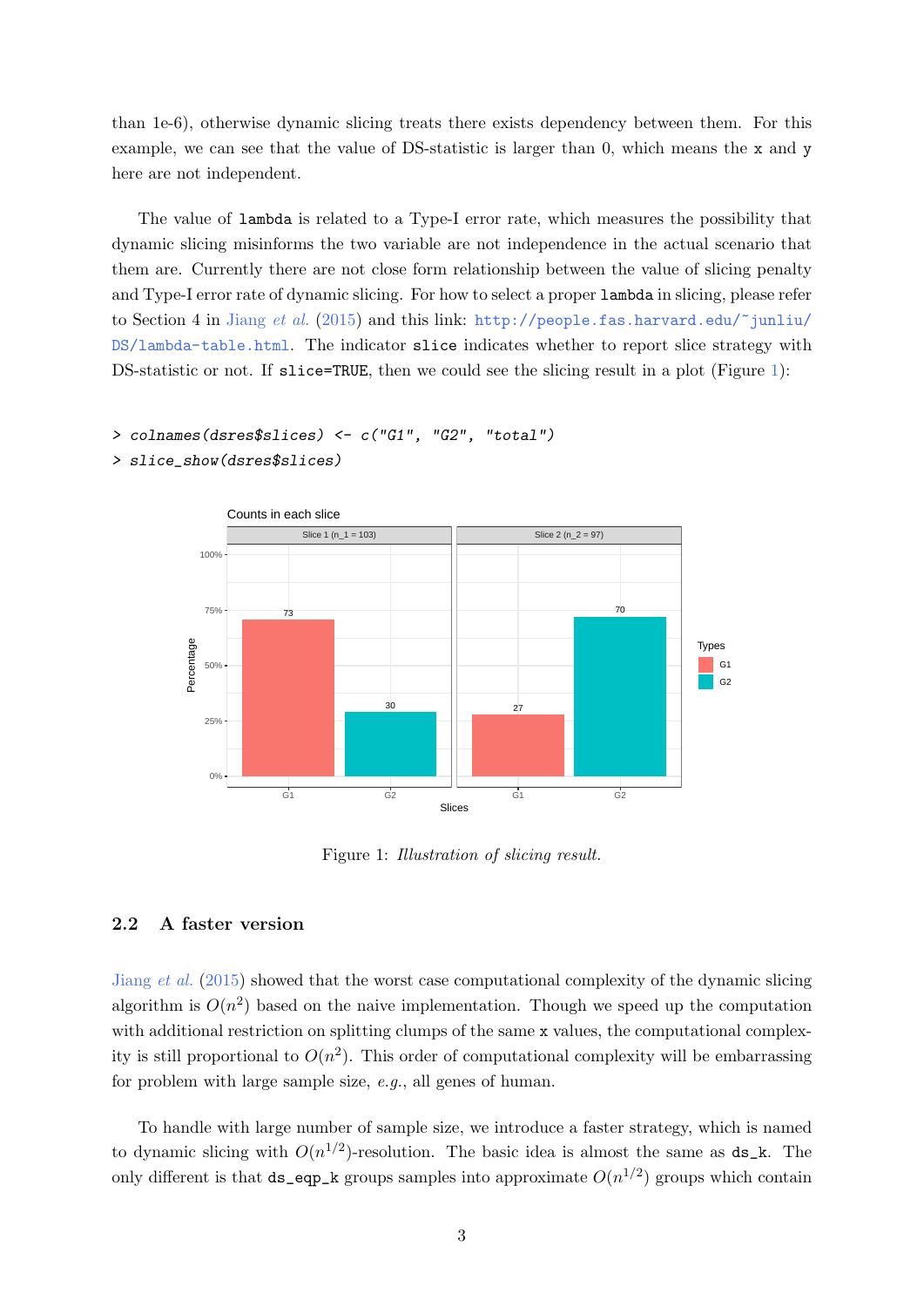approximate  $O(n^{1/2})$  samples and performs dynamic slicing on their boundaries. The computational complexity is  $O(n)$ . This much faster version could reduce computation time substantially without too much power loss [\(Jiang](#page-10-1) *et al.*, [2015\)](#page-10-1). Based on the strategy of  $ds_{eq}p_{k}$ , we recommend to apply it in large sample size problem and use ds\_k for ordinary problem. Here is an example to use ds\_eqp\_k (almost the same as ds\_k):

```
> n < - 100> mu < -0.5> y \leftarrow c(rnorm(n, -mu, 1), rnorm(n, mu, 1))> x < -c(rep("1", n), rep("2", n))> x \leftarrow relabel(x)
> x \leftarrow x[order(y)]> xdim \leq max(x) + 1
> lambda <-1.0> dsres <- ds_eqp_k(x, xdim, lambda, slice = TRUE)
```
## 2.3 Dynamic slicing for K-sample  $(K > 2)$  test

One will be aware of the fact that a K-sample  $(K \geq 2)$  test problem could be viewed as a dependence test of a continuous variable and a categorical variable. Consider the following hypotheses:

 $H_0$ : the distributions of Y given  $X = j \ (1 \leq j \leq K)$  are the same

v.s.  $H_1$ : the distributions of Y given  $X = j \ (1 \leq j \leq K)$  are not the same.

Dynamic slicing can be used for testing these hypotheses based on independent observations. dsclice provides a function ds\_test to perform K-sample hypothesis testing:

```
> n < - 100> y \leftarrow c(rnorm(n, -mu, 1), rnorm(n, mu, 1))> ## generate x in this way:
> x < -c(rep(0, n), rep(1, n))> x \leftarrow as.integer(x)> ## or in this way:
> x \leq c (rep("G1", n), rep("G2", n))
> x \leftarrow relabel(x)
> lambda <-1.0> dsres \le ds_test(y, x, type = "eqp", lambda = 1, rounds = 100)
```
One may find  $ds$  test does not require the sorting step of x according to y. If you do not want to do the rank, this fuction is a good choice. dslice still keep functions ds\_k and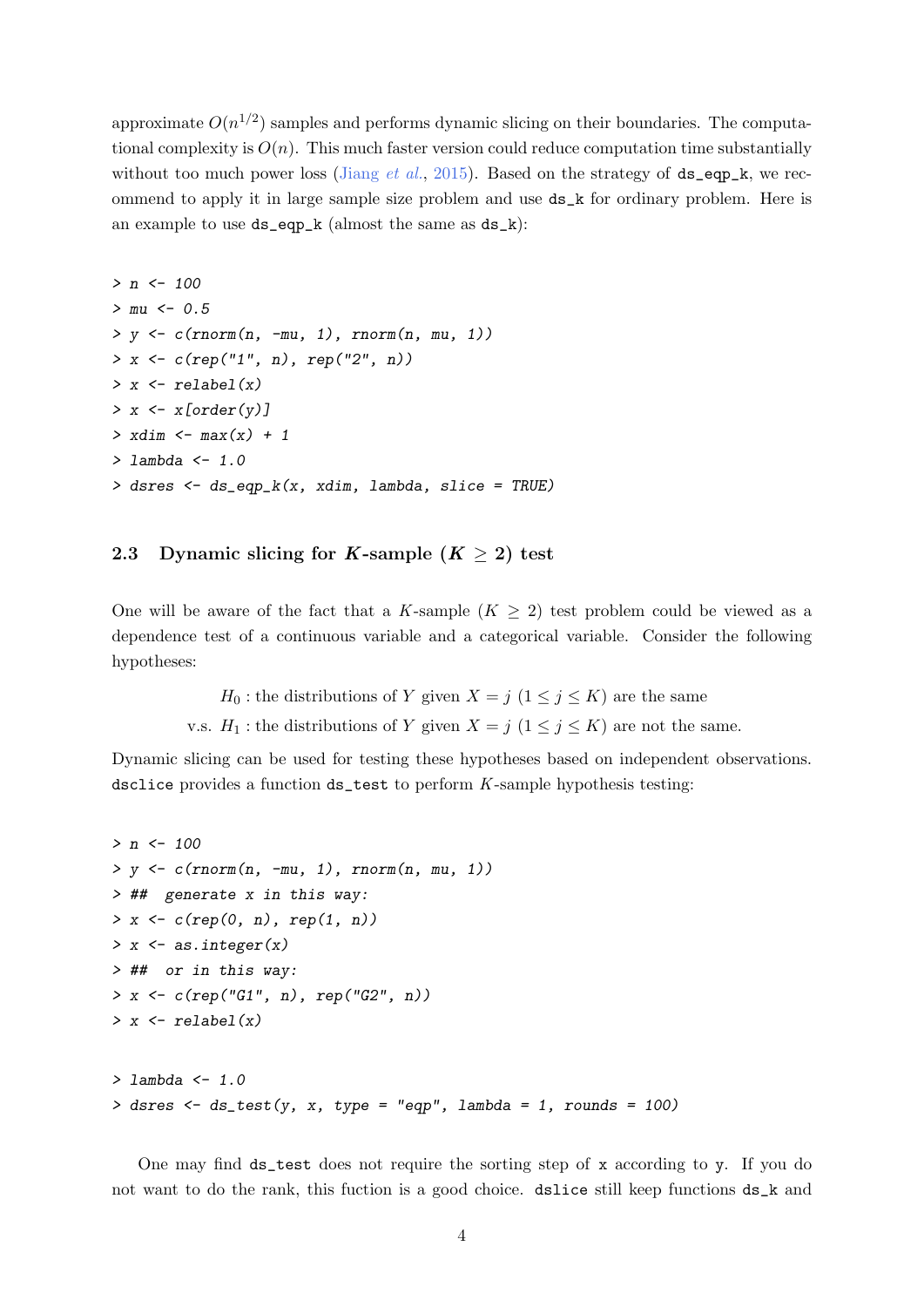$ds$  eqp<sub>k</sub> so that users can also use them if they have a large number of X and do not want to repetitively rank individuals according to Y. For instance, in the eQTL (expression quantitative trait loci) study.

The omnibus function provide  $ds_k$  (default, type="ds") and  $ds_e$  eqp\_k (type="eqp") for Ksample hypothesis testing. Sicne there is not theoretical relationship between lambda (penalty of slicing) and Type-I error rate, ds\_test requires an argument rounds to specify the total number of permutations for obtaining an empirical *p*-value.

### 2.4 Dynamic slicing for one-sample test

ds\_test can deal with an one-sample test as well. Assuming that  $Y \in \mathbb{R}$  be a univariate continuous variable with unknown cumulative distribution function (CDF)  $F(y)$  and probability density function (PDF)  $f(y)$ . Based on independent observations of Y,  $\{y_i\}_{i=1}^n$ , we want to test whether the random variable Y follows a distribution with a given CDF  $F_0(y)$  and PDF  $f_0(y)$ . Consider the following hypotheses:

$$
H_0: F(y) = F_0(y)
$$
 v.s.  $H_1: F(y) \neq F_0(y)$ .

As K-sample test problem, ds\_test also contains two versions of slicing methods for one-sample test. The usage of ds\_test is ds\_test(y, x, ..., type =  $c("ds", "eqp"), lambda = 1,$  $alpha = 1$ , rounds = 0). Examples are here:

```
> ## One-sample test
> n < - 100> mu < -0.5> y < -rnorm(n, mu, 1)> lambda <- 1.0
> alpha <-1.0> dsres \le ds_test(y, "pnorm", 0, 1, lambda = 1, alpha = 1, rounds = 100)
> dsres \le ds_test(y, "pnorm", 0, 1, type = "ds", lambda = 1, alpha = 1)
> dsres \le ds_test(y, "pnorm", 0, 1, type = "eqp", lambda = 1, rounds = 100)
> dsres \leq ds_test(y, "pnorm", 0, 1, type = "eqp", lambda = 1)
```
type="ds" (default) corresponds to use ds\_1 in one-sample test and type="eqp" corresponds to use ds\_eqp\_1 in one-sample test. Argument alpha is required for type="ds" (ds\_1). To specify a null distribution, we need to give a valid cumulative disbribution function name and its corresponded valid number of parameters. Please refer to Distributions in package stats for more information. Above examples used the cumulative distribution function of normal distribution. The criterion is the same as  $K$ -sample test, *i.e.*, we reject the null hypothesis if ds\_test gives a DS-statistic larger than 0 (or a preassigned small positive value, 1e-6 for instance).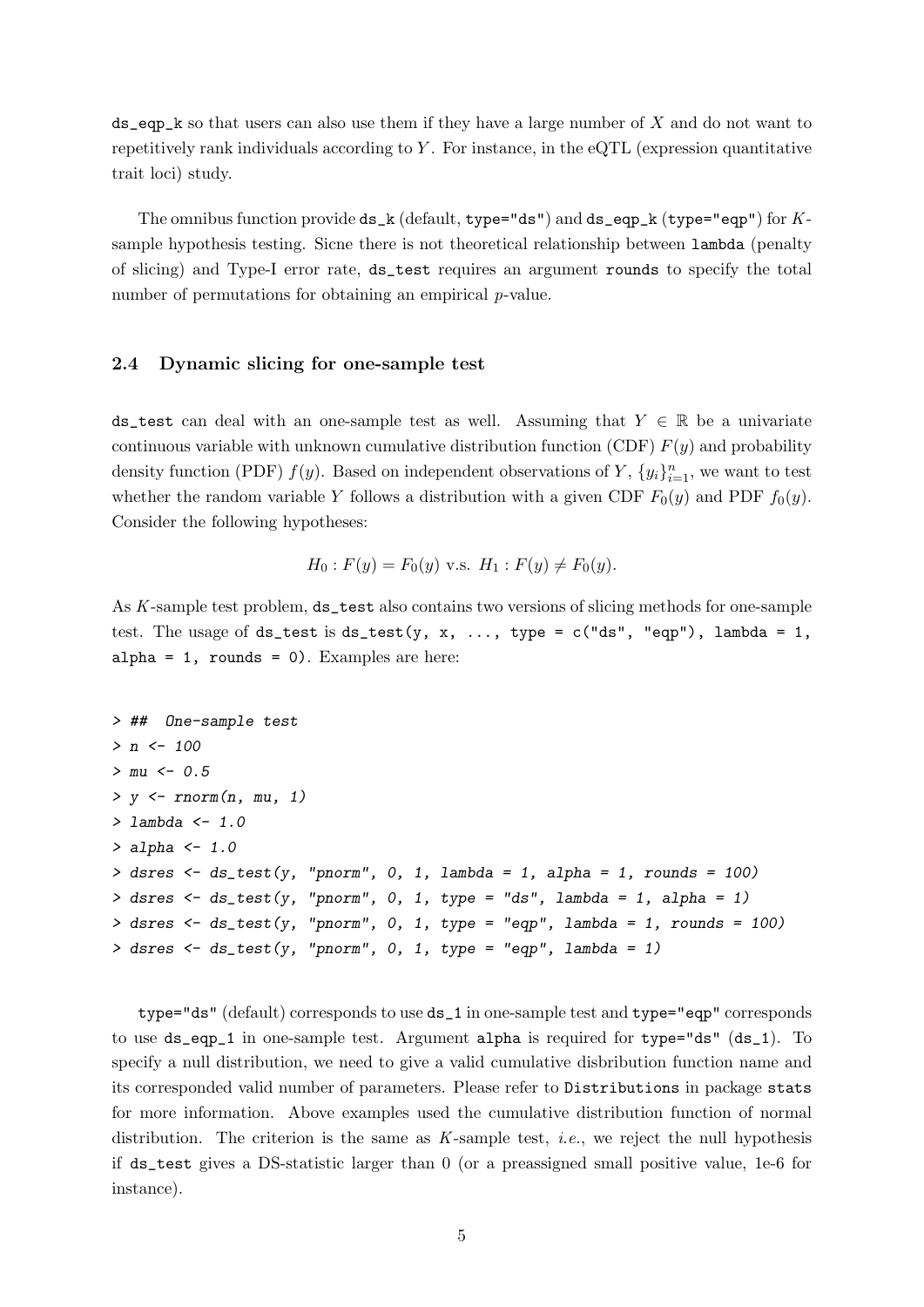Here are examples for using  $ds_1$  and  $ds_eqp_1$ :

```
> n <- 100
> mu < -0.5> x < -rnorm(n, mu, 1)> y \leftarrow pnorm(sort(x), 0, 1)> lambda <-1.0> alpha <-1.0> dsres <- ds_1(y, lambda, alpha)
> dsres <- ds_eqp_1(y, lambda)
```
Both these two functions need to sort samples and map them according to a given null cumulative distribution function. The difference between them is that ds\_eqp\_1 considers an equal partition on  $[0, 1]$  but ds\_1 does not. Candidate slicing boundaries in ds\_eqp\_1 only depend on the total number of samples and are unrelated to sample quantiles. In  $ds_1$  they are immediately to the left or right of sample quantile so that the additional argument alpha is needed to avoid two slicing events occur immediately to both sides of one samples at the same time.

#### 2.5 Gene set analysis

[Subramanian](#page-10-2) et al. [\(2005\)](#page-10-2) introduced gene set enrichment analysis (GSEA) to the aggregate effect of genes in unit of "gene set". Specifically, gene set enrichment analysis attempts to determine whether the distribution of biological phenotypes are different between genes in a gene set and the other genes, which can be formulated as a non-parametric two-sample testing problem.

dslice provides functions for doing gene set analysis and loading standard format files for gene set analysis (.cls, .gct, .gmt and .gmt). We demonstrate the use of dynamic slicing method on a well studied data set P53 NCI-60, which is available on the GSEA website ([http:](http://www.broadinstitute.org/gsea/) [//www.broadinstitute.org/gsea/](http://www.broadinstitute.org/gsea/)) after register. The data files we use are P53.cls, P53.gct and C2.gmt. We also include this data set in dslice package. To see data sets in R packge, one can use

#### > data()

There are three data sets in dslice:  $gsa$ <sub>-exp</sub>,  $gsa$ <sub>-label</sub> and  $gsa$ <sub>-set.</sub> We can load data for gene set analysis by typing:

#### > data(gsa\_exp)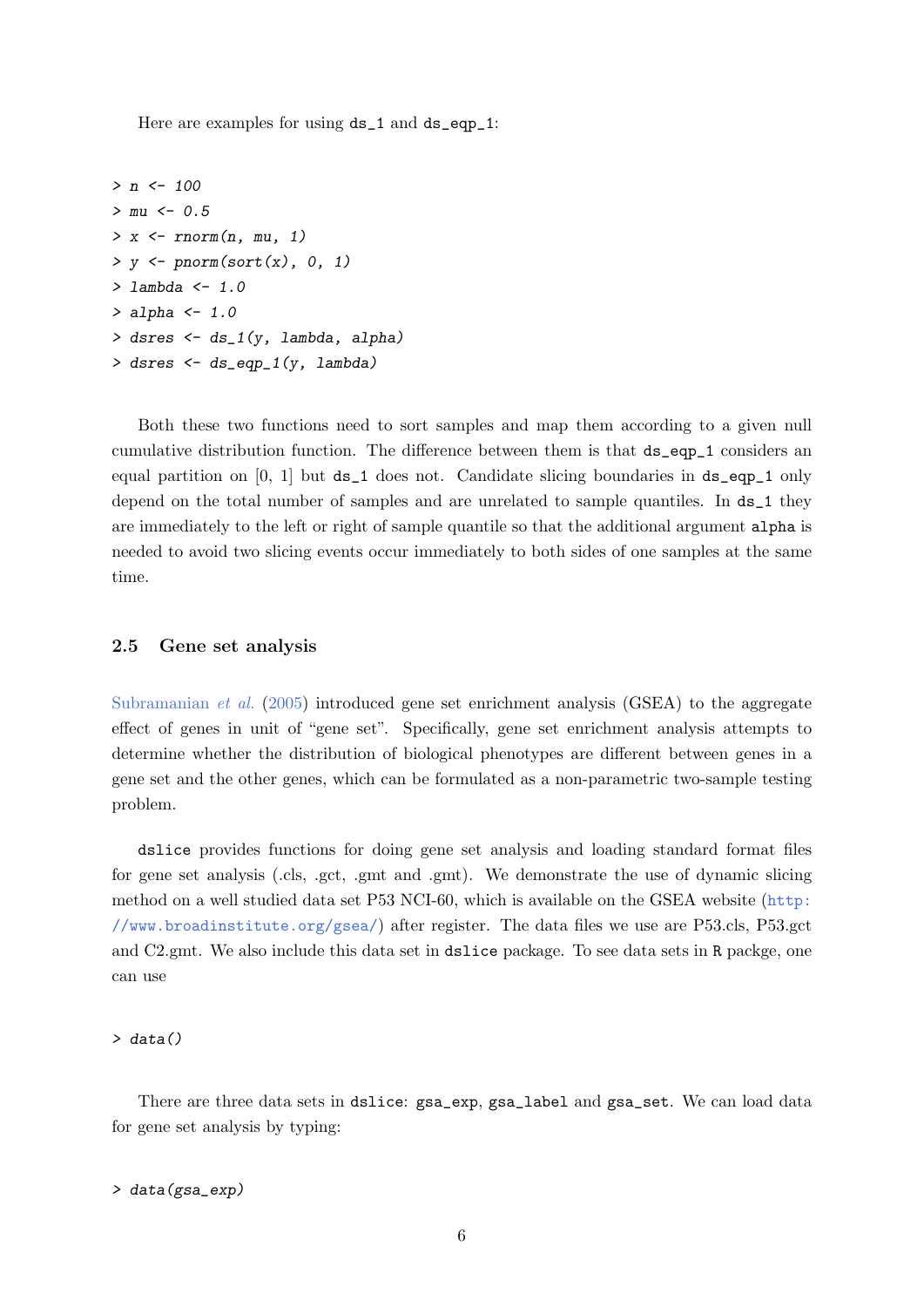```
> data(gsa_label)
> data(gsa_set)
```
This data set assays 10,100 gene expression levels and consists of 17 normal samples and 33 samples with mutated p53. The C2 gene set contains 308 predefined functional gene sets (with gene set size between 15 and 500).

Function ds\_gsa is designed for doing gene set analysis by dynamic slicing method. Its usage is:

```
ds_gsa(expdat, geneset, label, generank, ..., lambda = 1, bycol = FALSE, minsize
= 15, maxsize = 500, randseed = 11235, rounds = 1000)
```
The first three arguments can be either file path or data loaded by api functions load\_gct, load\_gmt and load\_cls. generank could be ither an integer vector of rank of each gene according to some statistic, or a character string naming a function which takes gene expression matrix as input and returns a vector of gene rank. We can genrate our rank list from our own rank function. ... are parameters of the function specified (as a character string) by generank. Here is an example to define function used as generank:

```
> fc <- function(mat, label)
+ f+ d0 \leftarrow apply(x[, which (label == 0)], 1, mean)+ d1 \leftarrow apply(x[, which (label == 1)], 1, mean)+ d <- d1 / d0
+ return(order(d))
+ }
```
lambda is the penalty in dynamic slicing. bycol indicates whether we shuffling gene rank or sample labels to generate background distribution. rounds specifies the total number of permutation, which is related to the resolution of empirical p-values.

Function export\_res exports the object generated by ds\_gsa to a file.

## <span id="page-6-0"></span>3 Dynamic slicing model

In this section, we briefly give the theoretical part of dynamic slicing methods. For more details, please refer to [Jiang](#page-10-1) et al. [\(2015\)](#page-10-1).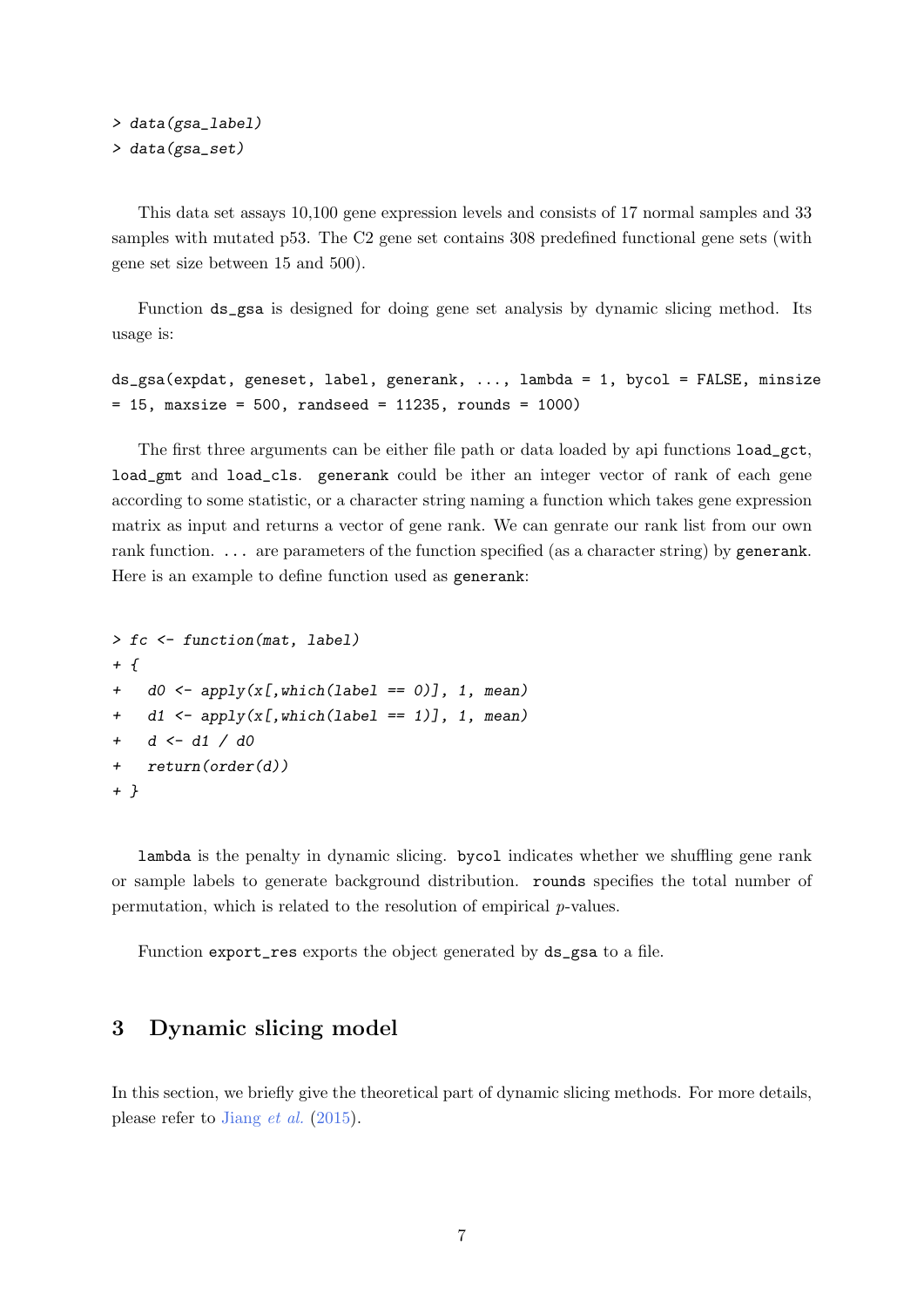#### 3.1 Model and theory under ds\_k and ds\_eqp\_k

Let's go back to the K-sample hypothesis testing problem that  $ds_k$  and  $ds_{eq}p_k$  deal with:

$$
H_0
$$
: the distributions of Y given  $X = j$   $(1 \le j \le K)$  are the same

v.s.  $H_1$ : the distributions of Y given  $X = j \ (1 \leq j \leq K)$  are not the same.

In traditional ways, testing started with analyzing Y grouped by values of  $X$ , which is  $Y|X=j$ . Instead of directly modeling the distribution of Y given X, we model the conditional distribution of X given Y. To group X according to Y, all observations are sorted by their values of Y at first. Then we attempt to group  $X$  around the rank list. We call the procedure of grouping  $X$  according to  $Y$  "slicing".

Under  $H_0$ , the conditional distribution of X does not depend on slices of Y and

$$
X \sim
$$
Multinomial  $(1, (p_1, \ldots, p_K)), \sum_{j=1}^{K} p_j = 1.$ 

Under  $H_1$ , the distribution of X conditional on slices is given by

$$
X|S(Y) = h \sim \text{Multinomial}\left(1, (p_1^{(h)}, \dots, p_K^{(h)})\right), \quad \sum_{j=1}^K p_j^{(h)} = 1.
$$

We have

$$
p_j = Pr(X = j) = \sum_{h=1}^{|S|} P(S(Y) = h)p_j^{(h)}
$$
, for  $j = 1, ..., K$ .

and without loss of generality, we assume that  $0 < p_1 \leq \ldots \leq p_K < 1$ .

Given a fixed slicing scheme  $S(Y)$ , the log-likelihood ratio of  $H_1$  versus  $H_0$  can be written as

$$
n\widehat{\text{MI}}\left(X, S(Y)\right) = \sum_{h=1}^{|S|} \sum_{j=1}^{K} n_j^{(h)} \log \left(\frac{n_j^{(h)}}{n^{(h)}}\right) - \sum_{j=1}^{K} n_j \log \left(\frac{n_j}{n}\right),\tag{1}
$$

where  $\widehat{\text{MI}}(X, S(Y))$  is the plug-in estimator of the mutual information between X and  $S(Y)$ based on observations  $\{(x_i, y_i)\}_{i=1}^n$ ,  $n_j$  is the number of observations with  $x_i = j$   $(i = 1, ..., n$ and  $j = 1, ..., K$ ,  $n^{(h)}$  is the number of observations in slice  $s_h$   $(h = 1, ..., |S|)$  and  $n_j^{(h)}$  $j^{(n)}$  is the number of observations with  $x_i = j$  and  $S(y_i) = h$ . In a word, our goal is to test whether  $\mathbf{p}^{(h)}=(p_1^{(h)}$  $\mathbf{1}_{1}^{(h)},\ldots,\mathbf{p}_{K}^{(h)}$  is invariant with respect to h, *i.e.*, slicing strategies. Figure [2](#page-8-0) shows the likelihood ratio test in a given slicing strategy.

The choice of the slicing scheme  $S(Y)$  is important in detecting the dependence between a pair of  $X$  and  $Y$  in the  $K$ -sample testing problem. As shown by Figure [3,](#page-8-1) different slicing schemes gives distinct results. What's more, unless the number of slices grows with sample size n, it is possible that  $MI(X, T(Y)) = 0$  when  $MI(X, Y) > 0$  under  $H_1$ . On the other hand, if we divide observations into too many slices (in the most extreme case each slice only contains one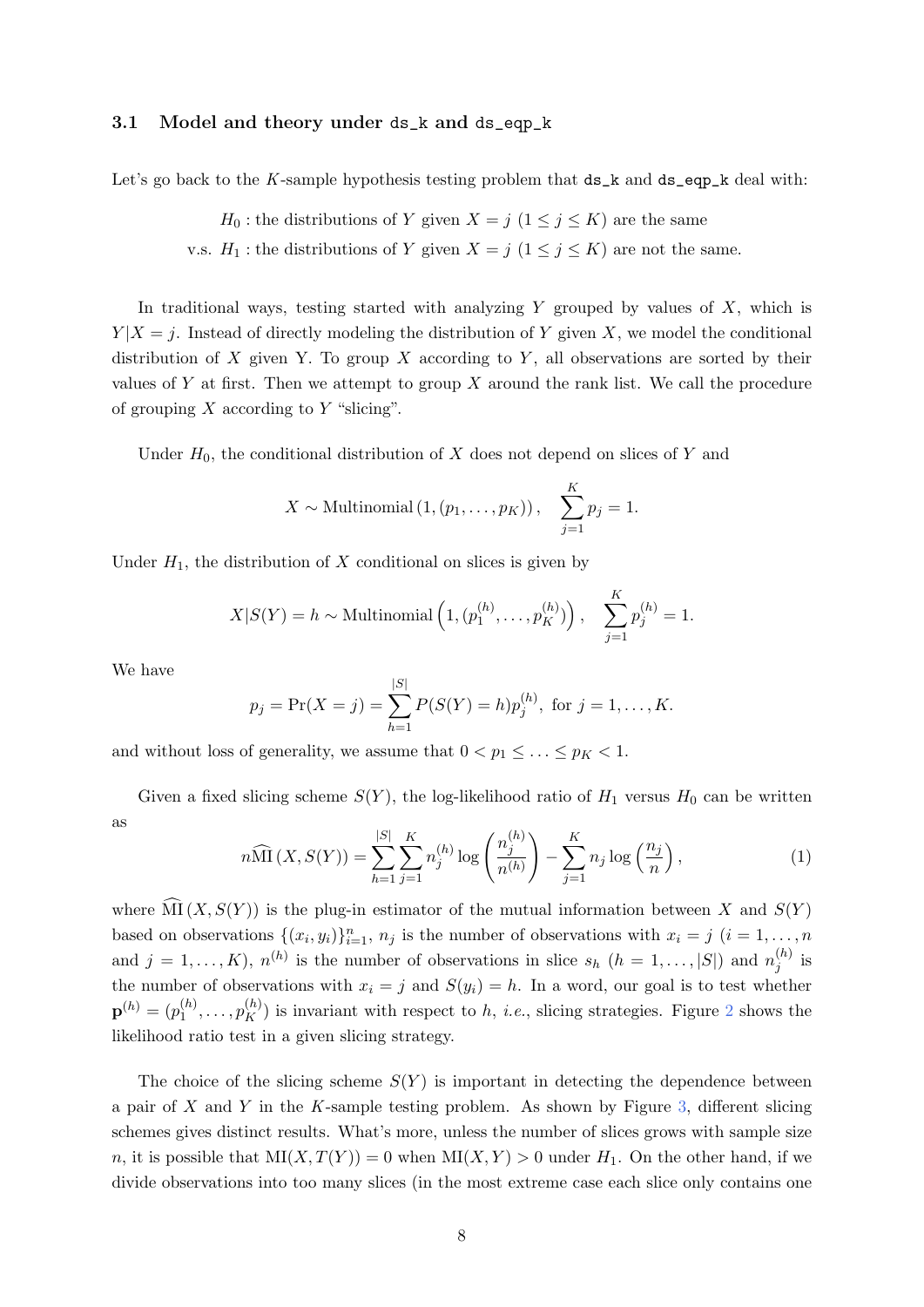

<span id="page-8-0"></span>Figure 2: Illustration of likelihood ratio test in dynamic slicing.

observation), there will not enough power to distinguish the alternative and the null hypothesis. To solve this dilemma, we assign a prior on slicing schemes and choose the "optimal" slicing scheme under this prior. The final result is that we use a regularized log-likelihood ratio:

<span id="page-8-2"></span>
$$
n\widehat{\mathcal{D}}_K = \max_S \left[ n\widehat{\mathcal{M}}\left(X, S(Y)\right) - \lambda(n)(|S| - 1) \right],\tag{2}
$$

where the maximum is taken over all possible slicing schemes. Furthermore, we assume that the penalty term in [\(2\)](#page-8-2) takes the form of  $\lambda(n) = \lambda_0 \log(n)$ , where  $\lambda_0 > 0$  is to be specified.



<span id="page-8-1"></span>Figure 3: Illustration of different slicing schemes. X is a binary indicator for samples from two populations and Y is a continuous variable. Left panel: by dividing the observations into two slices according to Y, we are not able to reject the null hypothesis since the number of observations with  $X=1$  and  $X=2$  are almost equal in two slices. Right panel: by dividing the observations into three slices according to Y, we can detect the dependence between Y and X.

The searching of optimal slicing strategy follows a dynamic programming procedure, which is a variant of the Viterbi algorithm. Under the optimal slicing strategy, [Jiang](#page-10-1) et al. [\(2015\)](#page-10-1) have proofed that  $\mathcal{D}_K = 0$  almost surely under the null hypothesis and is larger than a given positive number almost surely under the alternative hypothesis as sample size  $n$  goes to infinite.

When  $n$  is extremely large, the above procedure may be time consuming, we can first divide ranked observations into  $O(n^{1/2})$  bins such that each bin contains approximately  $n^{1/2}$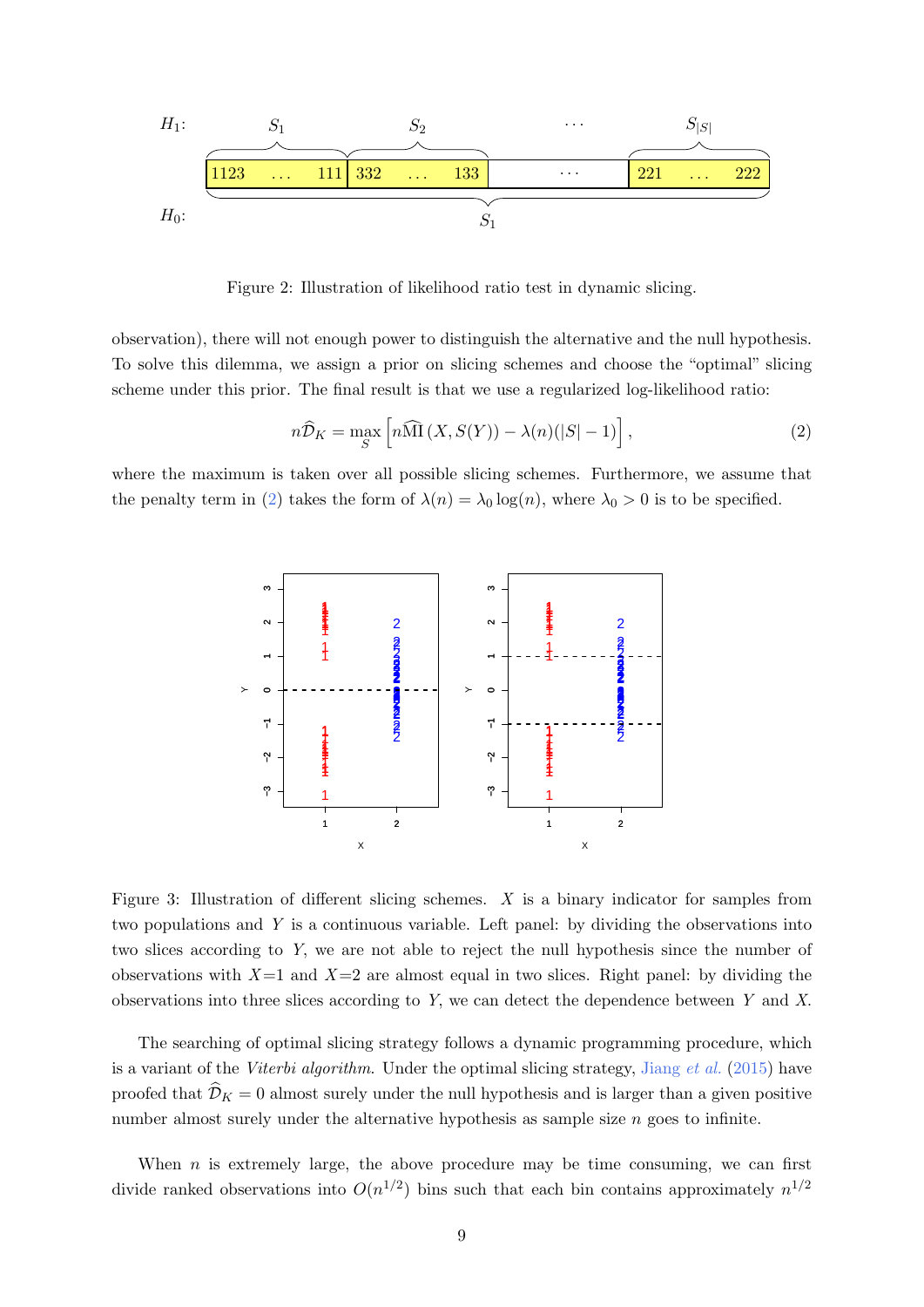observations. Then, we can define a test statistic to have the same form as [\(2\)](#page-8-2) except that the maximization is taken over slicing schemes restricted on the fixed  $O(n^{1/2})$  bins (slicing is not allowed within a bin). The corresponding statistics  $\widehat{\mathcal{D}}_K^*$  has similar theoretical properties with  $\mathcal{D}_K$ . For more details, please refer to [Jiang](#page-10-1) *et al.* [\(2015\)](#page-10-1). Although lower resolution may decrease the power of the test, it can reduce the computational complexity of the dynamic slicing algorithm from  $O(n^2)$  to  $O(n)$ . Figure [4](#page-9-0) shows the possible slicing positions  $(t_i, i =$  $\{1, 2, 3, 4, 5, 6\}$  in  $O(n^{1/2})$ -resolution version:

<span id="page-9-0"></span>Figure 4: Illustration of possible slicing positions of ds\_eqp\_k

#### 3.2 Model and theory under ds\_1 and ds\_eqp\_1

One-sample testing problem differs from the K-sample problem in our setup, as it can no longer be recast as a test of independence. But a similar slicing idea may apply. As we map the observations to the given cumulative distribution function, the hypothesis testing problem is converted into testing whether their corresponding quantiles are uniformly distributed on [0, 1].

Given a fixed slicing scheme  $S(Y)$ , the log-likelihood ratio of alternative versus null can be written as

$$
n\text{KL}\left(\widehat{P}_n(S(Y))||P_0(S(Y))\right) = \sum_{h=1}^{|S|} n_h \log\left(\frac{n_h}{nw_h}\right),\tag{3}
$$

where  $w_h = |s_h|$  is the width of slice  $s_h$  and  $n_h$  is the number of observations in slice  $s_h$ .  $\mathrm{KL}\left(\widehat{P}_n(S(Y))||P_0(S(Y))\right)$  is the Kullback-Leibler divergence between the empirical distribution of  $S(Y)$ ,  $\widehat{P}_n(S(Y))$ , and the null distribution of  $S(Y)$ ,  $P_0(S(Y))$ .

To avoid having too many slices or slices that are arbitrarily small, we introduce a prior on slicing schemes. It gives us the following statistic:

$$
n\widehat{\mathcal{D}}_1(\alpha_0) = \max_{S} \left[ n\mathrm{KL}\left(\widehat{P}_n(S(Y))||P_0(S(Y))\right) - \lambda(n)(|S| - 1) + \alpha_0 \sum_{h=1}^{|S|} \log(w_h) \right], \quad (4)
$$

where the penalty term  $\lambda(n) = -\log(\theta_n)$  and is assumed to take the form of  $\lambda(n) = \lambda_0 \log(n)$ . The parameter  $\lambda_0$  penalizes the number of slices, while the parameter  $\alpha_0$  penalizes both the width and the number of slices. A larger value of  $\alpha_0$  gives rise to a heavier penalization on small slices and  $\alpha_0$  can be viewed as a prior on the "smoothness" of the estimated densities under the alternative hypothesis.

An variant version of the above procedure is to divide interval  $[0, 1]$  into n equal size slices, which avoid the arbitrarily small slices (slicing immediately to the both sides of sample at the